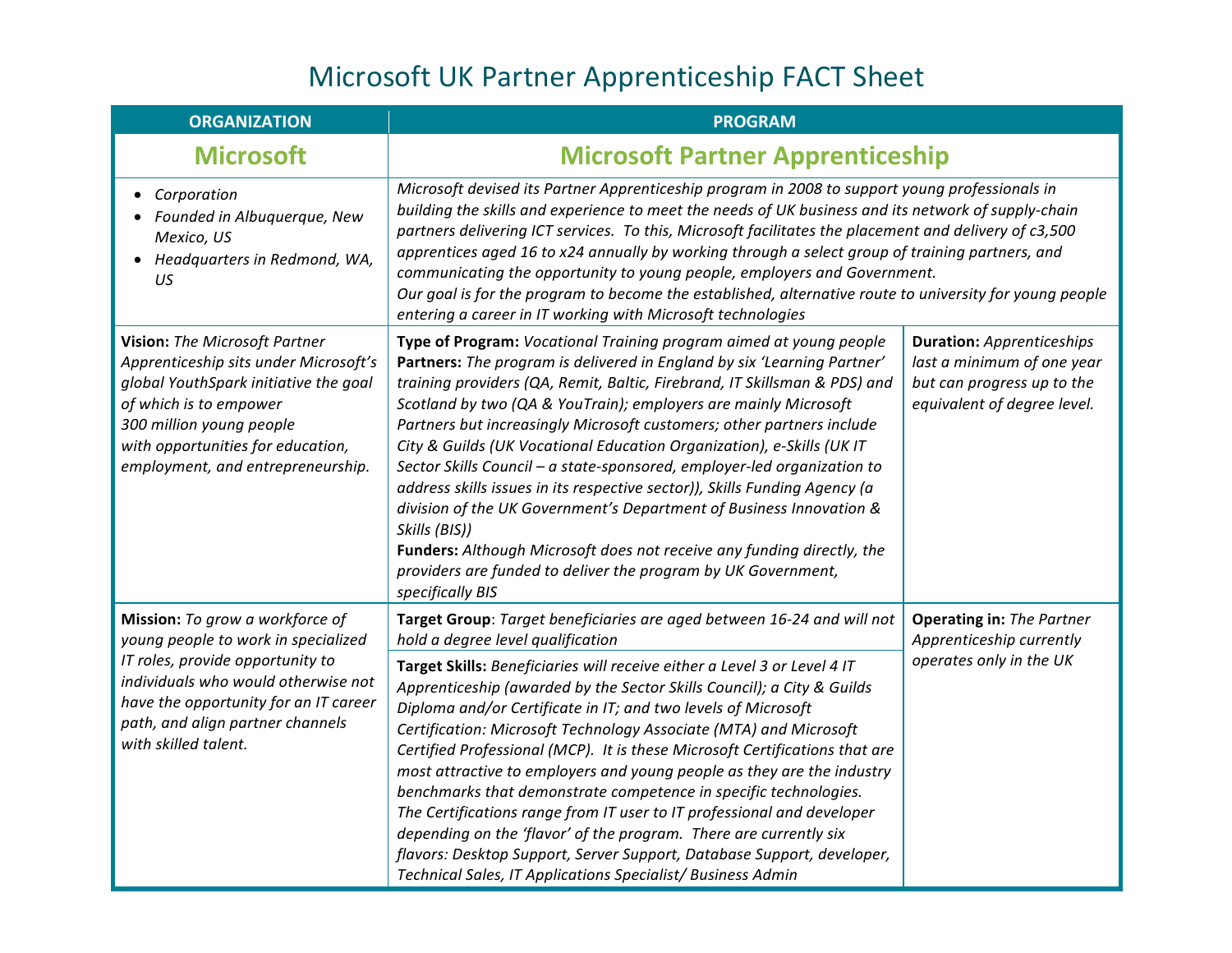| Target Industries: The program prepares young people to work<br>primarily in IT roles and/or within the IT industry. However, the<br>companies in which they work operate across many sectors (Finance,<br>Manufacturing, Logistics, etc.) and we are seeing more 'end-user'<br>customers directly employing IT apprentices.                                                                                                                                                                                                                                                                                                                                                                                                                                                                                                                                                                                                                                                                                                                                                                                                                                                                                                                                                                                                                                                                                                                                                                                                                                                                                                                  | Since: Microsoft devised its<br>Partner Apprenticeship<br>program in 2008                                                                                                                                                                                                                                                       |
|-----------------------------------------------------------------------------------------------------------------------------------------------------------------------------------------------------------------------------------------------------------------------------------------------------------------------------------------------------------------------------------------------------------------------------------------------------------------------------------------------------------------------------------------------------------------------------------------------------------------------------------------------------------------------------------------------------------------------------------------------------------------------------------------------------------------------------------------------------------------------------------------------------------------------------------------------------------------------------------------------------------------------------------------------------------------------------------------------------------------------------------------------------------------------------------------------------------------------------------------------------------------------------------------------------------------------------------------------------------------------------------------------------------------------------------------------------------------------------------------------------------------------------------------------------------------------------------------------------------------------------------------------|---------------------------------------------------------------------------------------------------------------------------------------------------------------------------------------------------------------------------------------------------------------------------------------------------------------------------------|
| <b>PROGRAM ACTIVITIES</b>                                                                                                                                                                                                                                                                                                                                                                                                                                                                                                                                                                                                                                                                                                                                                                                                                                                                                                                                                                                                                                                                                                                                                                                                                                                                                                                                                                                                                                                                                                                                                                                                                     | <b>RESULTS</b>                                                                                                                                                                                                                                                                                                                  |
| In a typical one year apprenticeship:<br>Microsoft supports the training providers through supporting<br>program design and delivery<br>This includes access to certifications, e-learning, lesson plans<br>and other key learning benefits<br>Microsoft communicates the opportunity through its UK Partner<br>Network interested in taking on an apprentice<br>Microsoft also supports the providers in communicating to<br>young people why the apprenticeship program is an attractive<br>proposition and actively increase rates of female participation.<br>Part of this is through an Ambassador Network of ex-Microsoft<br>Apprentices who attend careers fairs, parliamentary receptions,<br>schools visits and arrange technical demo sessions.<br>Apprentices are recruited into a Microsoft Partner or Customer<br>prior to program start<br>Recruitment criteria is based on some school-level qualifications<br>but more so on potential<br>The program is split between training with a training provider<br>and applying the knowledge gained in the workplace<br>Training consists of either week-blocks or day release<br>Delivery methods include traditional face-to-face classroom,<br>$\bullet$<br>residential 'boot camps' but also fully remote using Microsoft<br>Technology (Lync) as a virtual classroom and assessment tool<br>Learning is front-loaded to build the apprentices usable skillset<br>as quickly as possible whilst maintaining time in the workplace<br>The program aims for apprentices to be given billed activity by 3<br>months<br>By 6 months, the apprentice should be performing 90-100% of | Over 7,500 apprentices<br>started their career through<br>this route in over 5,000<br>employers since the<br>program was rolled out<br>nationally in 2010.<br>We are currently hitting<br>3,500 apprentice starts per<br>year<br>92% of apprentices stay with<br>the company with which<br>they started their<br>apprenticeship |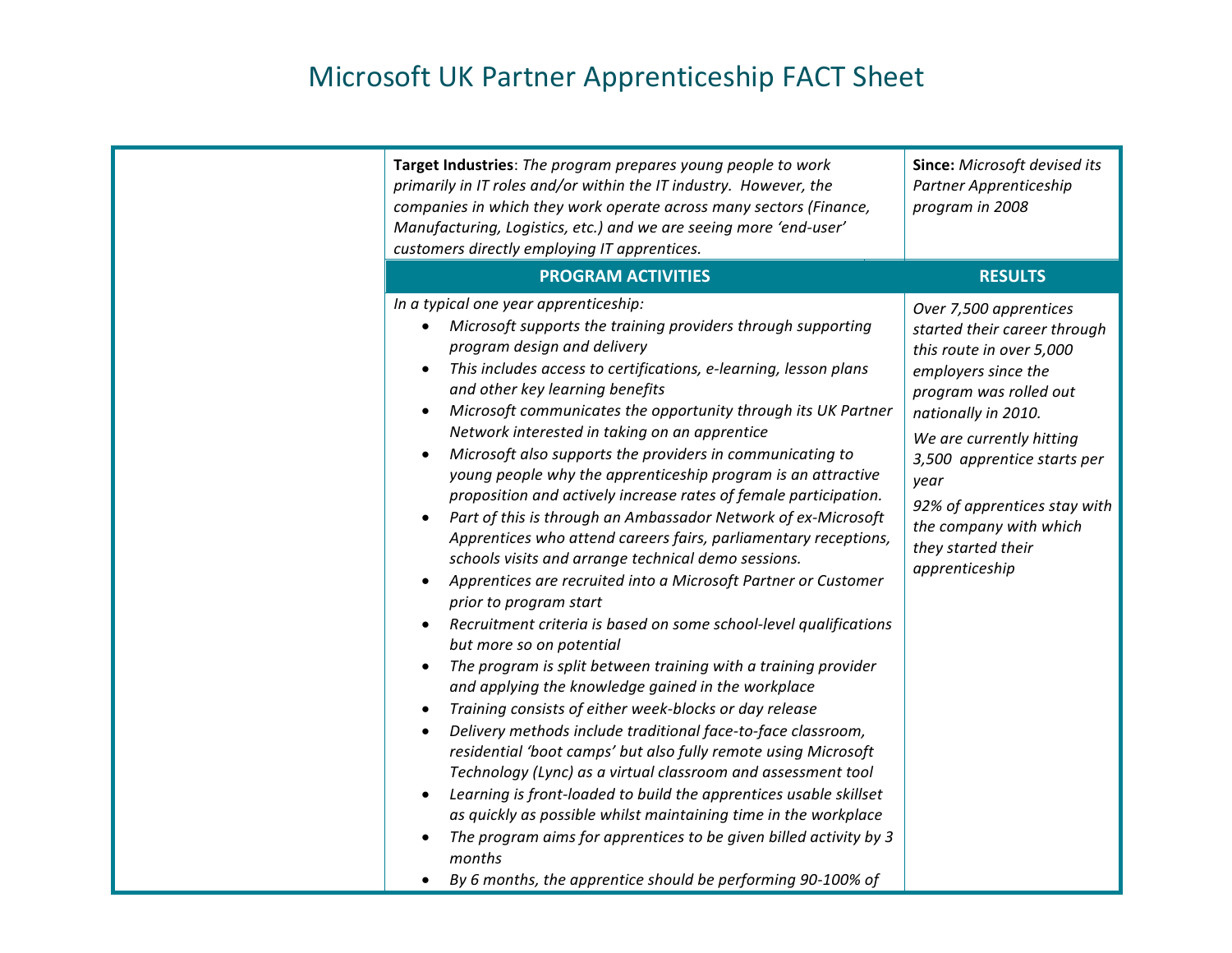|                                                                                                                                                                                                                                                                        | the full role<br>Then final 6 months involve completing the learning (including<br>$\bullet$<br>the MCP certifications) and building further knowledge and<br>experience<br>Once qualified, apprentices are then regarded as IT<br>$\bullet$<br>professionals with an opportunity to progress to other vendor<br>certification, higher apprenticeships or degree level<br>qualifications.<br>Microsoft maintains an ongoing dialogue with Government,<br>NGOs and other relevant bodies to ensure the Apprenticeship<br>program is prioritized and recognized                                                                                                                                                                                                                                                                                                                                |  |
|------------------------------------------------------------------------------------------------------------------------------------------------------------------------------------------------------------------------------------------------------------------------|----------------------------------------------------------------------------------------------------------------------------------------------------------------------------------------------------------------------------------------------------------------------------------------------------------------------------------------------------------------------------------------------------------------------------------------------------------------------------------------------------------------------------------------------------------------------------------------------------------------------------------------------------------------------------------------------------------------------------------------------------------------------------------------------------------------------------------------------------------------------------------------------|--|
| Values: To be a part of reversing<br>some of the economic damage<br>brought on by youth unemployment,<br>and educational debt.                                                                                                                                         | <b>FUTURE GOALS/SCALING STRATEGY</b>                                                                                                                                                                                                                                                                                                                                                                                                                                                                                                                                                                                                                                                                                                                                                                                                                                                         |  |
|                                                                                                                                                                                                                                                                        | The goal is for the program to become the established, alternative route<br>to university for young people entering a career in IT working with<br>Microsoft technologies<br>We will continue to support the training providers in scaling their<br>activity as well as ensuring the program are recognized and reflected in<br>changes to government apprenticeship policy. We will also continue to<br>grow new methods of delivery using technology such as remote and<br>MOOC to ensure employers or young people in any location can<br>participate                                                                                                                                                                                                                                                                                                                                     |  |
| Theory of Change: Support an<br>industry relevant, up to date<br><b>Microsoft Channel Partner</b><br>Apprentice program to deliver the<br>required applied skills and<br>experience to businesses - all<br>through the Apprenticeship "earn<br>while you learn" model. | <b>LESSONS LEARNED &amp; SUCCESS FACTORS</b>                                                                                                                                                                                                                                                                                                                                                                                                                                                                                                                                                                                                                                                                                                                                                                                                                                                 |  |
|                                                                                                                                                                                                                                                                        | Delivering real jobs with industry- recognized qualifications that is supported by one of the world's<br>leading software company in partnership with UK government has all contributed to making this a<br>hugely successful program. More so than any of these points however is the ability of the program to<br>address skill shortages in the IT sector by opening up a career route to many young people who would<br>have otherwise not considered a career in the sector.<br>By constantly consulting with employers to ensure the continued relevance of both content and<br>delivery, we have ensured the program's continued success. We have also ensured the program is<br>recognized by government and other groups for is relevance and success and have built on this<br>recognition to give our SME Partners a voice in shaping of the future of apprenticeships in the UK. |  |